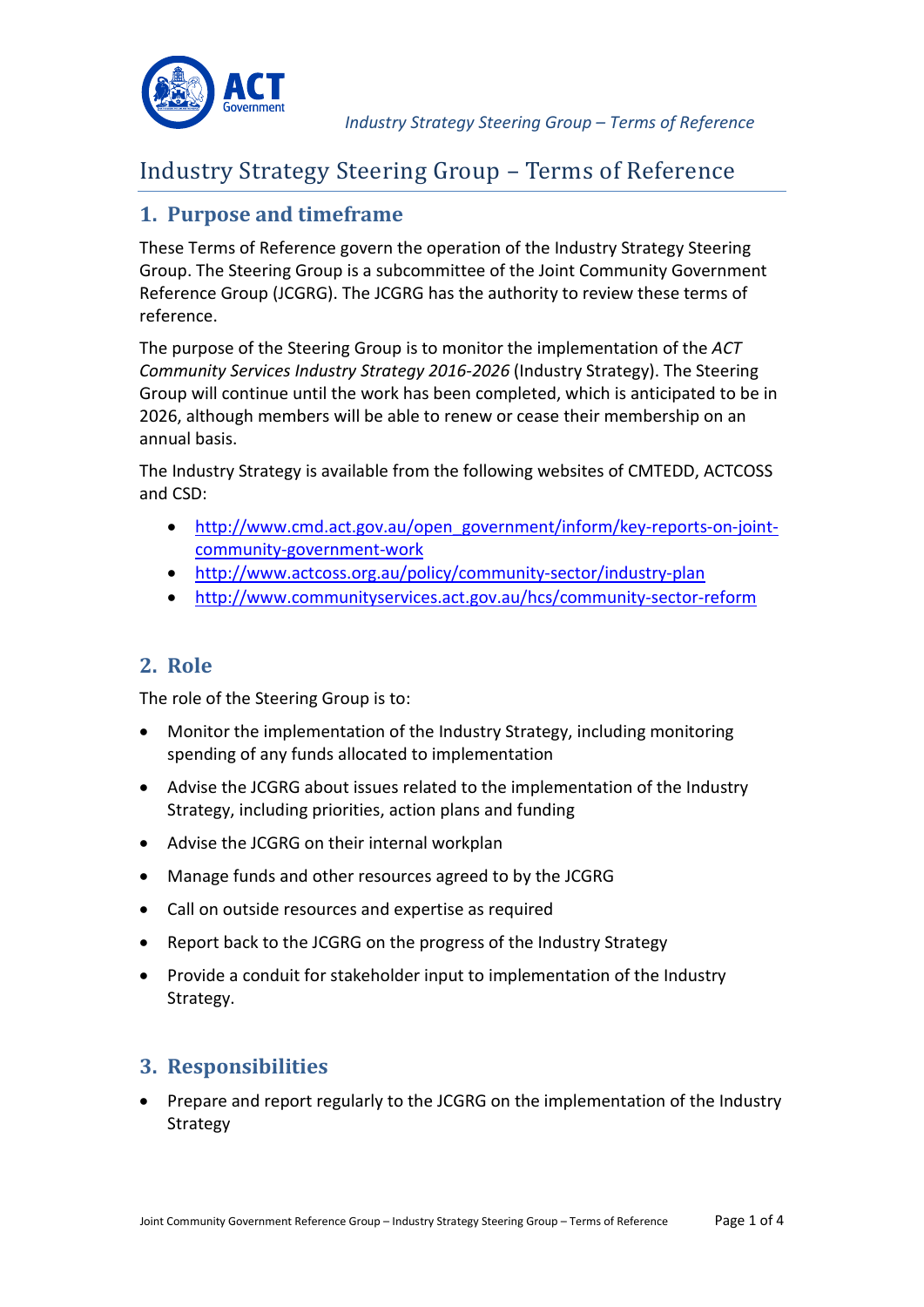

- Identify issues of concern including any barriers to implementation or any opportunities to extend implementation via activities not previously approved by the JCGRG or envisioned in the Industry Strategy
- To make recommendations to the JCGRG
- Maintain policy fidelity and demonstrate how projects fit together
- Maintain the forward focus of the Industry Strategy
- Identify any new industry issues not in scope of the Industry Strategy
- Develop an implementation evaluation framework
- Engage with stakeholders on Industry Strategy priorities, risks, implementation and changes in context which should inform monitoring of the Strategy.

#### **4. Background**

The Strategy sets out a 10 year vision for the ACT Community Services Industry (Industry) and identifies the priority areas in need of response, as well as the desired outcomes the Industry hopes to achieve over the life of the Strategy.

The first action plan focuses on workforce development and includes key initiatives to build the Industry's capabilities, achieve the desired strategic outcomes and improve the overall sustainability of the community sector.

There are other priorities for industry development in the industry strategy beyond workforce development, including infrastructure development (e.g. ICT needed to enable better generation and use of data) and administrative reform (e.g. funding arrangements, regulation).

It is anticipated the Strategy will be implemented via three year plans with the final year of implementation being used for evaluation and future forecasting.

# **5. Membership**

The Industry Strategy is intended to be industry led and therefore the membership of the Steering Group should come primarily from the sector.

Members of the JCGRG are able to nominate representatives from their organisations.

Individuals with expertise in areas specific to work plans (e.g. evaluation and adaptive models)

Government members are to attend as representatives of the whole of government, rather than individual directorates.

A chair or convenor for the Steering Group is appointed by the JCGRG.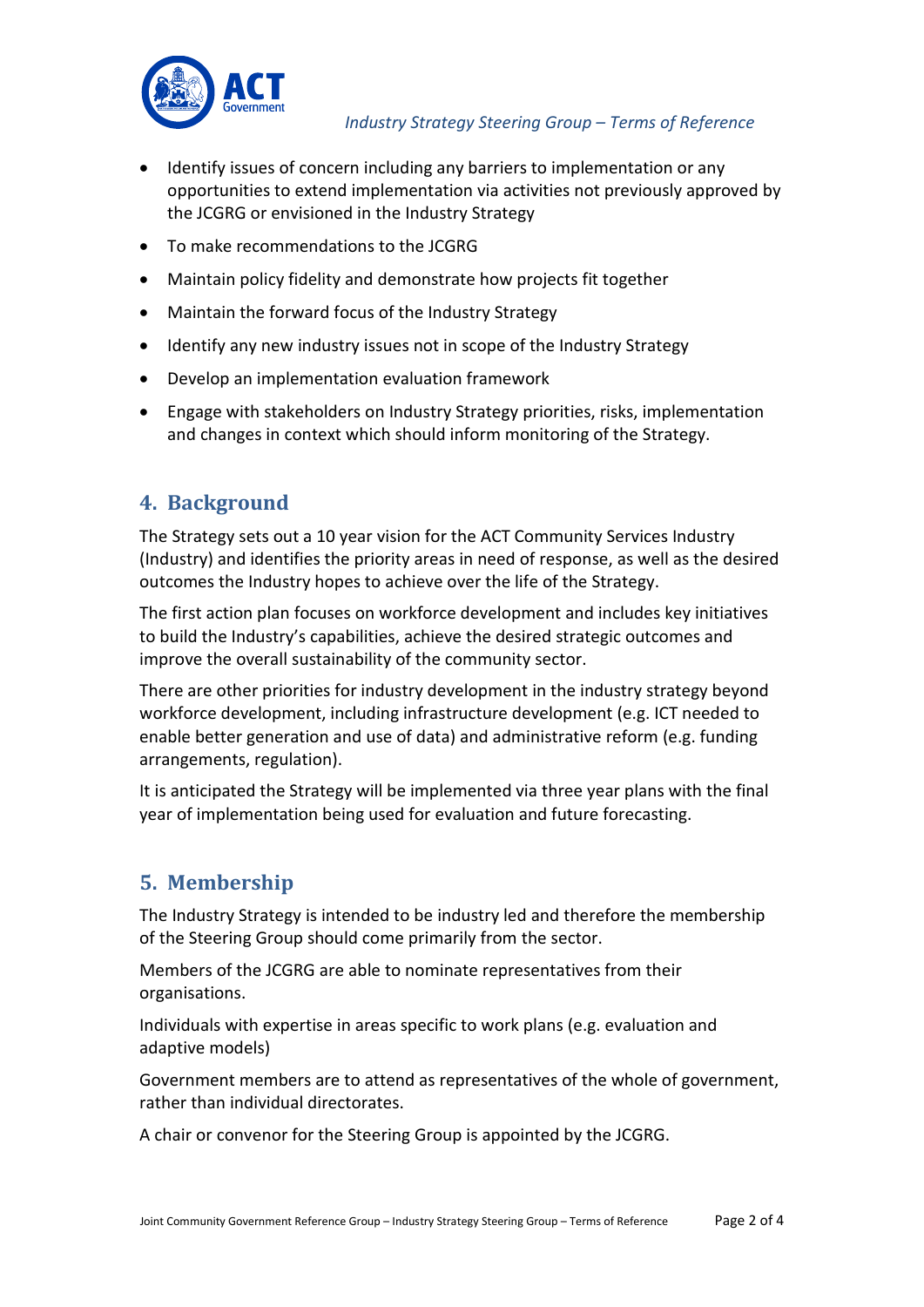

The Steering Group is open to people who are not JCGRG members, as determined by the JCGRG. Priorities for membership include service providers, funders, consumers and unions.

Membership of the Steering Group will be reviewed every year.

Members who fail to attend three consecutive meetings without an apology may be deemed to have resigned from the Steering Group.

Members should notify the JCGRG co-chairs in writing of their intention to resign from the Steering Group.

# **6. Operation of the Steering Group**

Meeting Schedule – the Steering Group will meet on a regular basis as determined by the JCGRG. Dates, times and locations will be determined by Steering Group.

The agenda will be approved by the chair of the Steering Group.

An agenda and papers will be distributed in the week prior to a meeting and minutes will be circulated no later than two weeks following a meeting.

Meetings are to be facilitated by the chair. Wherever possible, are to be made by consensus, or if consensus cannot be reached, by a majority vote of those members present. Significant issues with dissenting views should be referred to the JCGRG.

The chair is responsible for:

- reporting back to the JCGRG about the Steering Group's activities and recommendations
- ensuring the implementation of approved recommendations are monitored
- encouraging participation in the Steering Group from members.

The Steering Group will report on a regular basis to the JCGRG, to provide advice and make recommendations. The JCGRG has the final responsibility for decisions.

#### **7. Secretariat Support**

Secretariat support to the Steering Group will be provided by Community Services Industry Relationships and Reform (CSIRR) in the Community Services Directorate. The Secretariat will support the chair and members by:

- organising meetings (arrange venues, refreshments, notify members)
- formalising the agenda, in consultation with the chair
- collating and distributing written material as required prior to each meeting
- recording minutes and attendance at meetings
- minutes will be cleared by Co-Chairs and distributed to members within 10 working days of the meeting